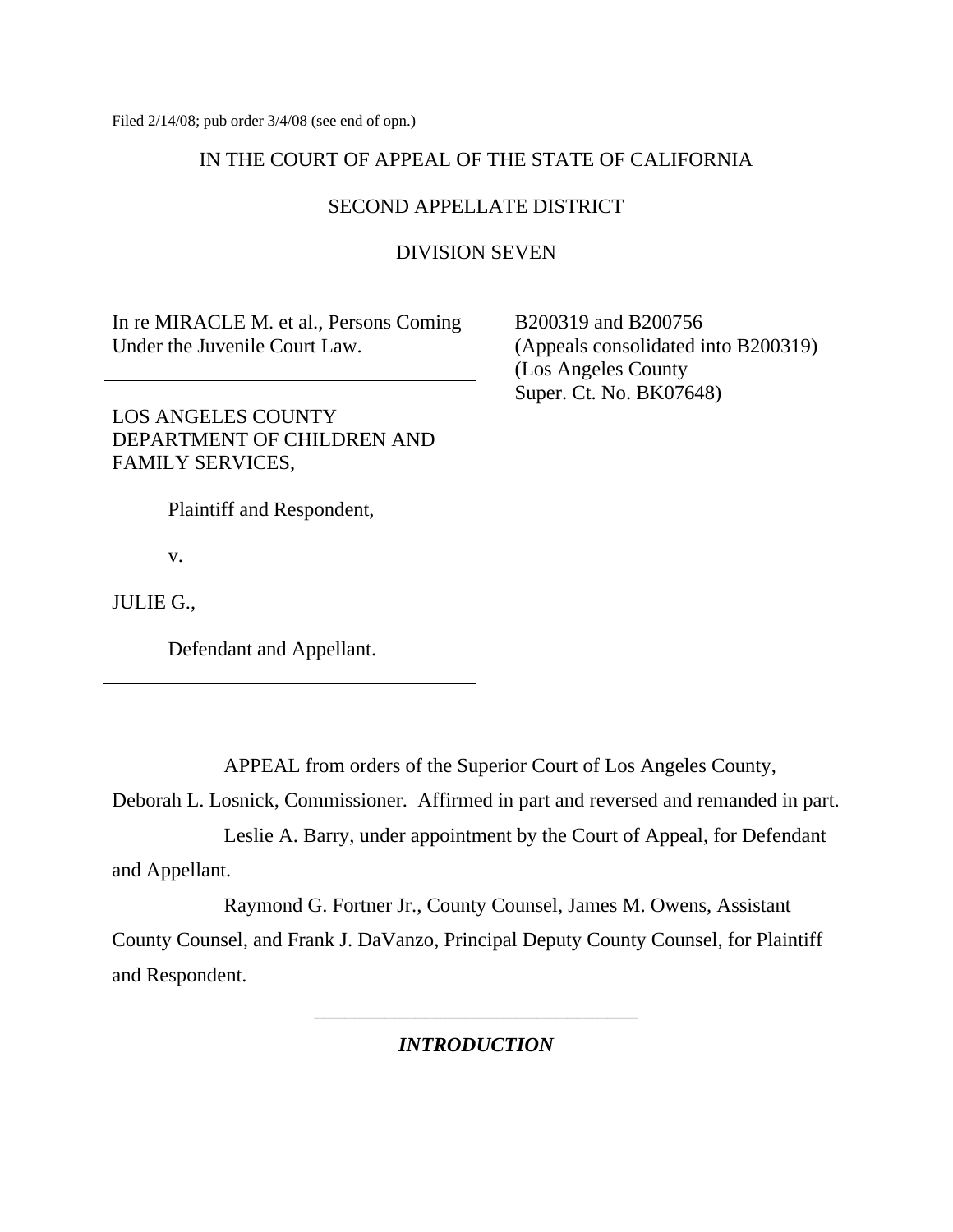Appellant, Julie G., is the mother of two minor children, namely, Miracle M., born in 2003 and Faith M., born in 2005. Julie G. will hereafter be referred to as "Mother" in this opinion. The father of the children, Odele M., is not a party in this appeal, but will be referred to hereafter as "Father" as necessity dictates in the interest of presenting a full and accurate statement of the facts. Mother claims that errors were committed by the trial court in ordering the termination of parental rights. Mother's claim of errors centers on the alleged failure of the Department of Children and Family Services ("DCFS") to give proper notices pursuant to the Indian Child Welfare Act, hereafter referred to as ICWA. For the reasons hereafter given, the order terminating parental rights over Miracle M. is affirmed, but the order pertaining to Faith M. is reversed and remanded for further proceedings in accordance with the views expressed in this opinion.

#### *FACTUAL AND PROCEDURAL SYNOPSIS*

#### *Detention background.*

On March 3, 2006, DCFS received a report that contained allegations of child abuse occasioned by Mother's use of methamphetamine and marijuana. The report also contained allegations that Father was using alcohol, marijuana and cocaine. Several years before the current report, Mother had been shot in the head and suffered from mental problems as a result. The children were being supported by other family members because Mother had failed to support the children with her income.

 The DCFS social worker called Daniel Freeman Hospital on March 3, 2006, to talk with a paternal aunt, Anita M., and nurse Emma De La Cruz. The nurse reported that Faith M. had been born prematurely after 26 weeks of gestation, was delayed, had a shunt, and a history of seizures. The nurse further reported that the parents did not appear to be the primary caregivers for Faith M.

 The DCFS social worker called Mother and was confronted with what the social worker described as explosive anger from Mother. During the conversation Mother purportedly told the social worker "You will not get what you want!" Mother would not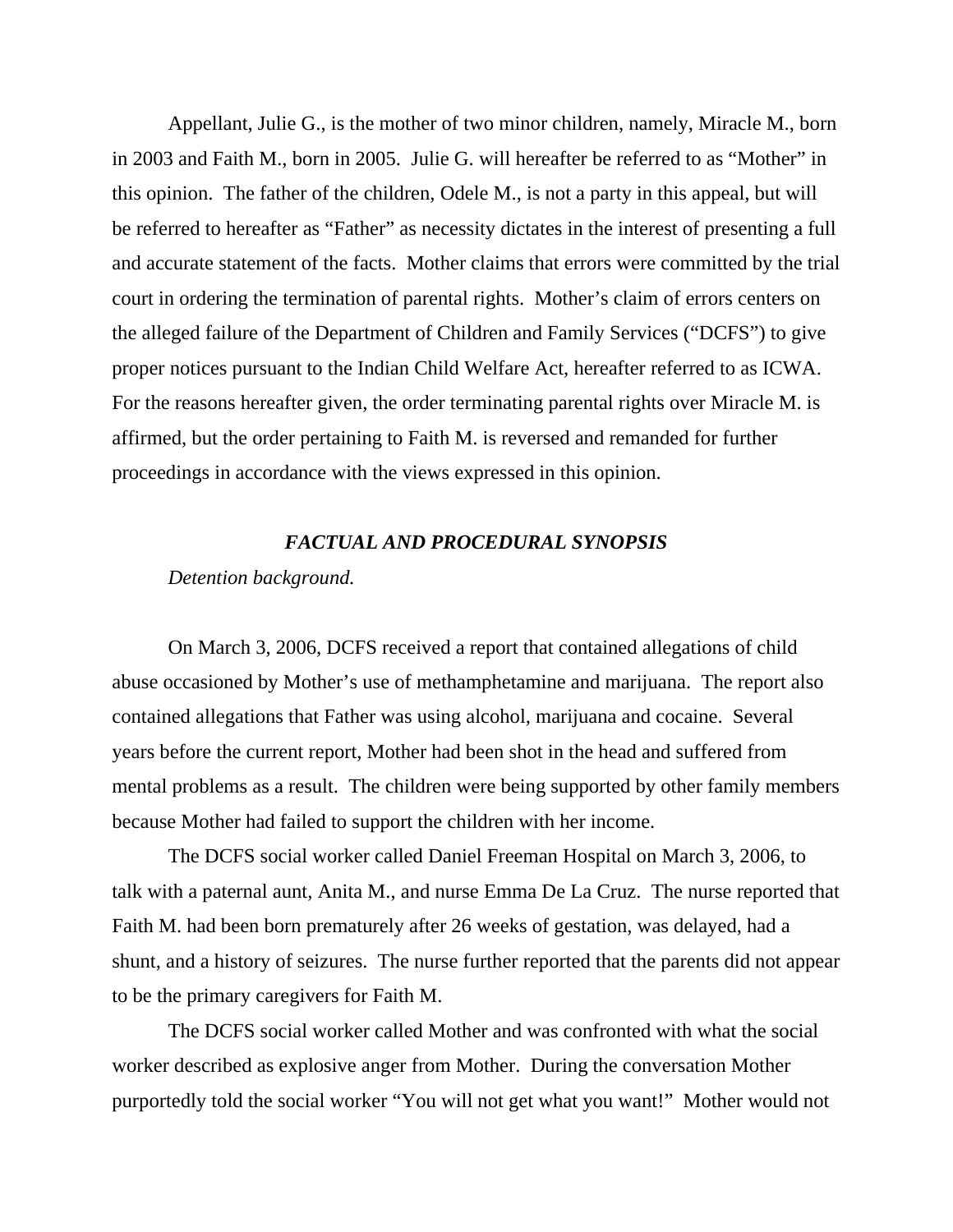give the social worker permission to see Faith M. but the social worker indicated she was going to see the minor at the hospital. Mother then indicated that she would see the social worker at the hospital.

 Nurse De La Cruz gave the following history about Faith M. from hospital records: admission was necessary because of breathing problems; she had been born at 29 weeks gestation; weighed 2 lbs., 1 oz.; was in the hospital for 3 1/2 months; was incubated for 2 months; had hydroencephaly; had a shunt placed in her head; had seizures while in the hospital; and was medicated with Phenobarbital to control the seizures.

 The social worker had an opportunity to observe Mother and Father and reported they appeared to be delayed. Father merely sat in the hospital room and did nothing, while Mother was volatile and blamed everyone else for the problems Faith M. was having.

 When the social worker placed a call to Anita M., the paternal aunt, she related the following: Faith M. and the parents lived in her home; Father drank beer until he became incoherent; Mother told Anita M. she never had any money for the children because she periodically spent \$20 on methamphetamine; and she was of the opinion that Mother had been using drugs for years.

 Anita M. further related to the social worker that she was the primary caregiver for Faith M. based on the fact that she never left the minor alone with Mother and Father; and that she and Murline M., another paternal aunt, cared for the older child, Miracle M.

 When the social worker met with Mother and Father in the hospital room of Faith M., she reported seeing and hearing the following: Mother stormed out of the room; Father and a nurse were able to bring Mother back where they met in a separate room; Mother was highly agitated; Mother stated she had taken eight packets of aspirin that day to relieve her headaches; Mother stated that because she was shot at age 10, bullets were still in her brain which caused her to become angry; Mother would not take prescribed medications for relief of anger; Mother refused drug tests; Mother needed no assistance in caring for her children; Mother refused any assistance in caring for her children; Father encouraged Mother to listen to the social worker; Father stated he does drink but denied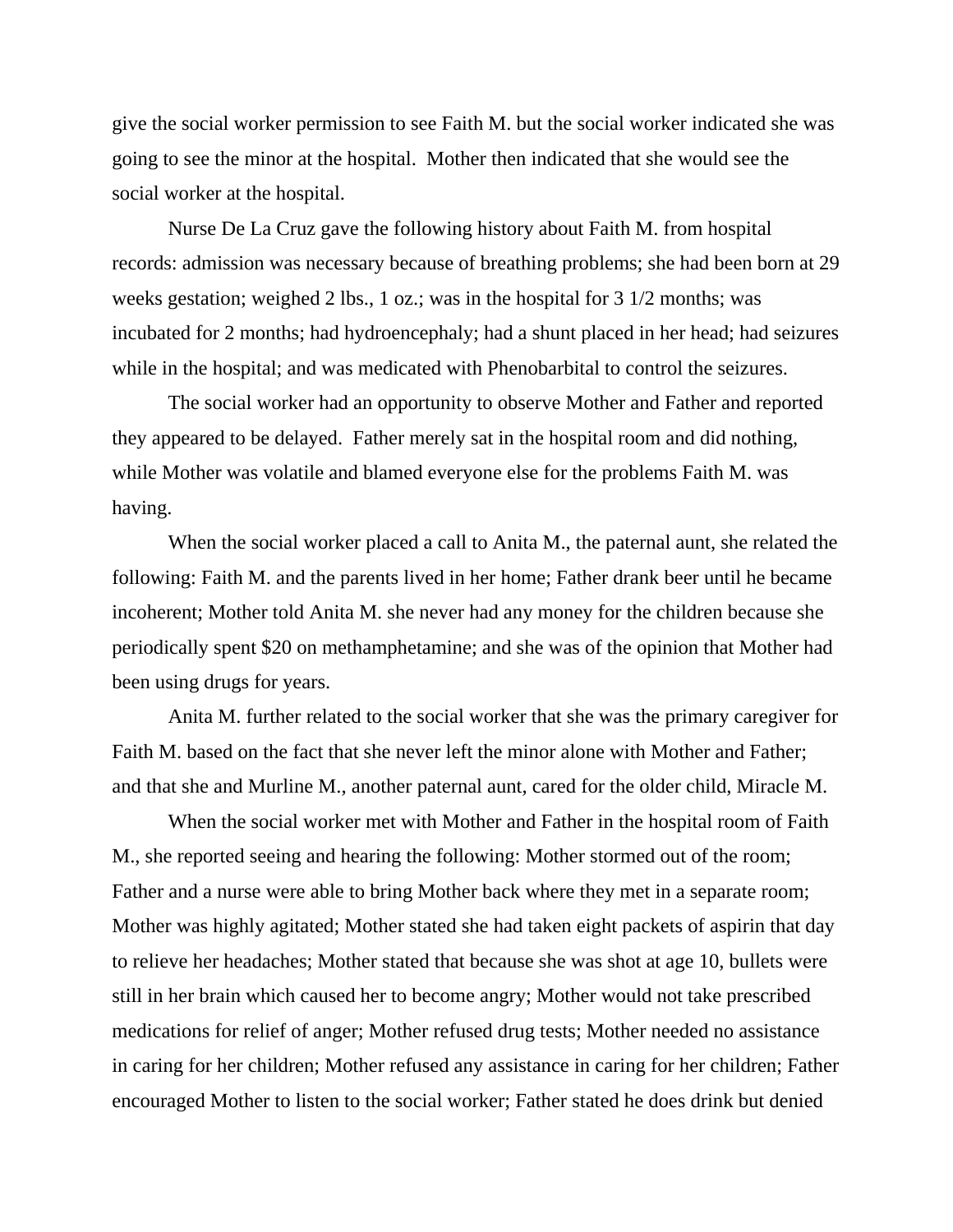using drugs; Mother asserted she does not use drugs, but Father encouraged her to tell the truth about her past; Mother claimed she had not used drugs since 2000; Father stated Mother often became angry but he would not allow her to be alone with the children; Mother admitted that she now lived with Anita M., but had plans to move to San Bernardino County and take the children with her; Mother refused to tell the social worker where she might live; Mother revealed she had an adult child, Monica, who had previously been removed from her care nine years ago for reasons of child abuse; Mother had hidden the location of Monica from the dependency court for eight months; and eventually the court closed the case

 The social worker and her supervisor made the determination to detain Faith M. on the basis Mother constituted a flight risk. Accordingly, the hospital placed a hold on Faith M.

 The social worker next spoke with paternal aunt, Murline M., who related the following: She wanted Miracle M. placed with her; stated concerns about the ability of the parents to care for the child; the parents were not the primary caregivers; Father was an alcoholic and Mother quite often smelled of marijuana; and stated she resided with her 19-year-old daughter, Ronnaya. Upon evaluation of the home of Murline M., the social worker found: a clean home; a well organized home; plenty of food; appropriate toys; and adequate clothing for Miracle M. Based upon this evaluation, the social worker placed Miracle M. with Murline M.

 The social worker confirmed that the most recent child abuse referral dated, October 17, 2005, had been substantiated, but the children had been allowed to remain in Mother's home because an adult sibling, Monica G., made an appearance of being able to care for the children.

 A report by the information court officer indicated that Faith M. had been discharged from the hospital and placed with paternal aunt, Murline M.

## *Initial hearing on March 8, 2006.*

At the initial hearing on March 8, 2006, the following occurred: the court deemed Father to be the presumed father of both children; Mother indicated she had American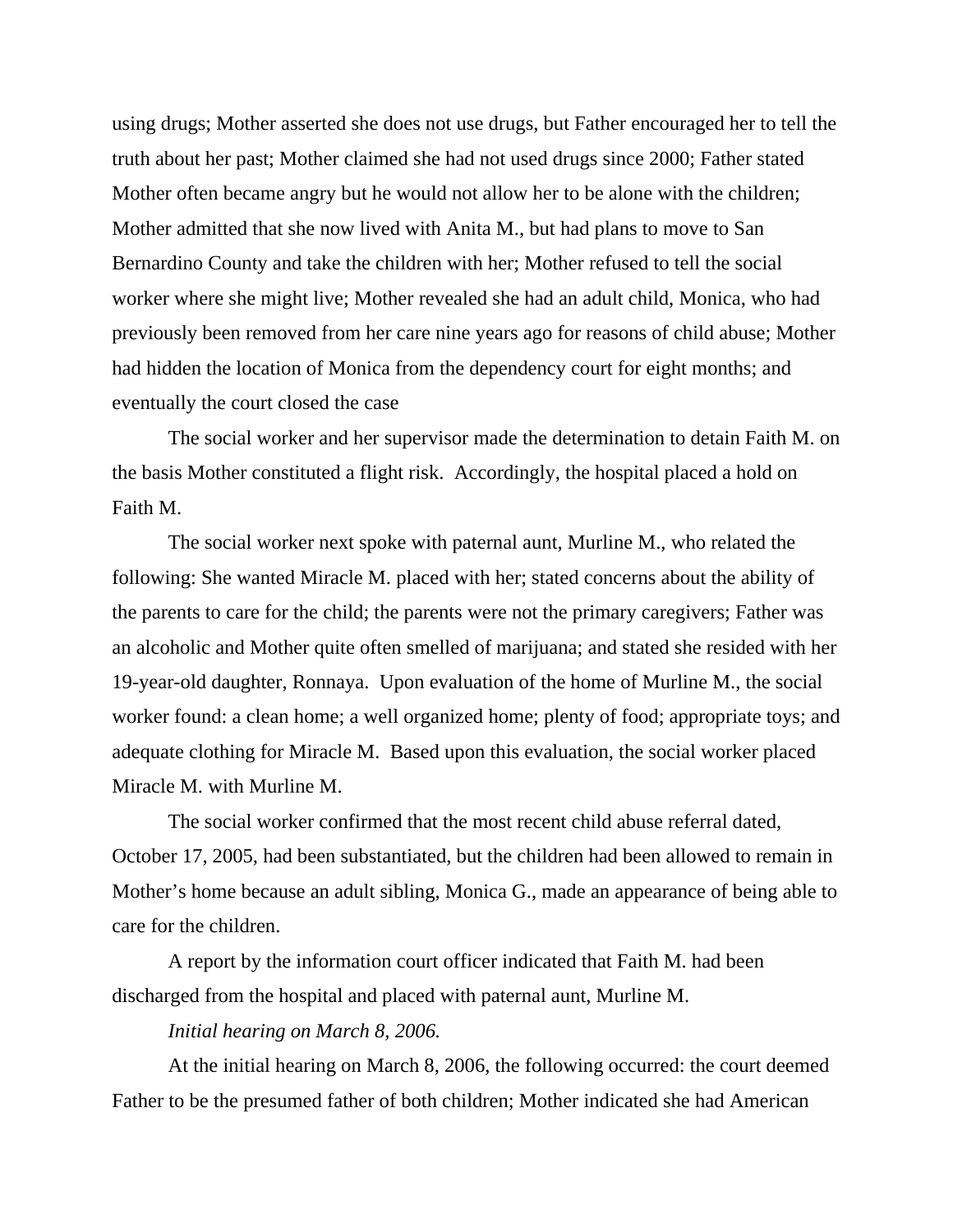Indian heritage, indicating she did not know what tribe she was from, but did state that she was "mixed with Indian"; a paternal aunt also told the court that Father had American Indian ancestry, but had no knowledge of the tribe; and the court ordered DCFS to send notice to the Bureau of Indian Affairs ("BIA").

## *Social worker's report of April 6, 2006, pertaining to ICWA notice compliance.*

A summary of the social worker's report dated April 6, 2006, is as follows: the social worker contacted paternal aunt, Anita M.; Father could not be reached so inquiry was made about his claimed Indian heritage from the paternal aunt; Anita M. told the social worker the maternal great grandmother, Carrie Lee B., had been a Cherokee Indian, but it was unknown if she was registered by the tribe; notice was mailed by the social worker via certified mail to three Cherokee Indian tribes, BIA and Office of the Interior; maternal grandmother related that Mother's family had no American Indian heritage, but was descended from Mexican Indians, the Mayans; and the social worker concluded ICWA had no application to the maternal side of the family. Attached to the report was the JV-135, the Judicial Council form for Notice of Involuntary Child Custody Proceedings for an Indian Child; the notice was filled out regarding Miracle M., but not for Faith M., containing the names, birth dates, address of Mother and Father, names and birthdates of both maternal and paternal grandmothers, the name and birth date of the paternal grandfather and the name and birth date of the paternal great-grandmother.

 The certificate of mailing revealed: it was signed by the DCFS social worker; indicated the notice and a copy of the petition had been mailed, certified mail return receipt requested, to all three Cherokee tribes, the Secretary of the Interior, Washington, D.C., and the BIA in its regional office in Sacramento, California. There was no indication on the JV-135 form that it had been mailed to Mother and Father. Instead, the social worker mailed a "notice of hearing on petition" to Mother and Father.

## *Social worker's interview with Mother on March 29, 2006.*

The following occurred on March 29, 2006, when the social worker undertook an interview with Mother: Mother yelled at the social worker over the telephone; Mother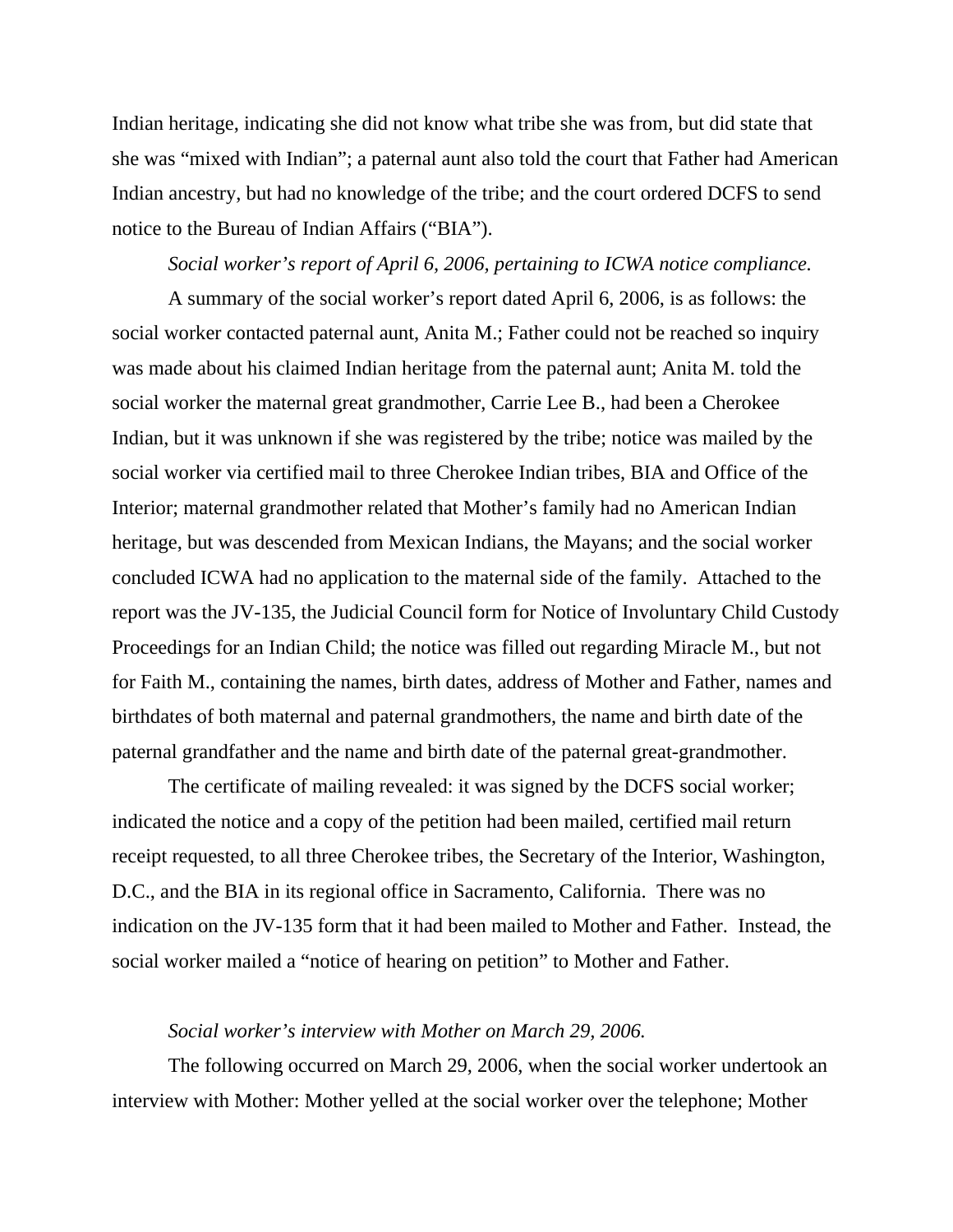denied any current drug use; Father indicated he had met Mother about four years prior; at that time Mother had been smoking methamphetamine and marijuana; Mother and Father had also "done" cocaine together; Father stated Mother last used marijuana and/methamphetamine about four to five months ago; Mother never complied with a treatment program; Father admitted to a 20-year history of using marijuana, cocaine and alcohol; and Father had last used cocaine about 1 1/2 months ago.

## *Social worker's interview with adult sibling, Monica G.*

The social worker then conferred with the adult sibling, Monica G., who provided the following information: Mother had used drugs for a long time, and still used marijuana; Mother still had bullets in her head, in the opinion of Monica G., and Mother's use of marijuana was to deal with her pain; Mother had moved next door to Monica G. and she believed that Mother had not used drugs for the past month; Monica G. stated that she had been detained from Mother's custody when she was seven years old because she was being sexually abused by Mother's boyfriend; Mother and her boyfriend had been using drugs at the time; Mother did a drug program but never had Monica G. returned to her; at age 14, Monica G. ran away from her placement and stayed with friends and her boyfriend; and she stated "I was living on my own not with my mom."

#### *Child safety conference with maternal grandmother and Monica G.*

The social worker then conducted a child safety conference with the maternal grandmother and Monica G. in attendance; Mother, Father and Murline M. did not attend. The following occurred: both attendees stated Mother was mentally and emotionally disturbed; Mother had anger management and mental health issues; because Mother refused services she had never been diagnosed; Mother's mental health had deteriorated because she had a greater propensity for violence; Mother never disciplined the children, but just yelled at them; neither attendee thought Mother would hurt the children; Monica G. could not take care of the children because she had two children of her own and was pregnant with twins.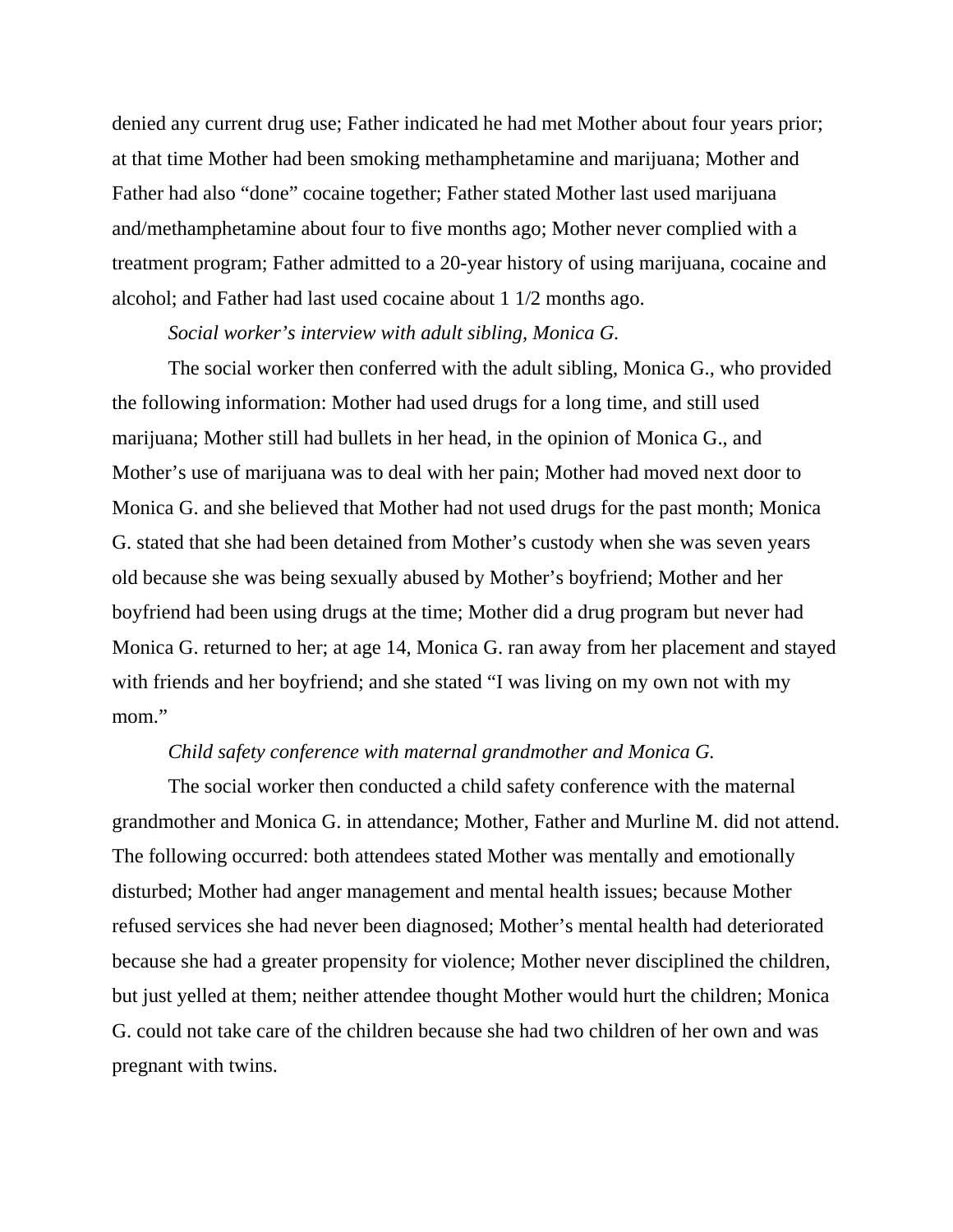#### *Hearing on April 6, 2006.*

At the April 6, 2006, hearing, the following occurred: Mother was present with counsel; Mother entered a waiver to an amended petition alleging Mother had a history of drug use which periodically rendered her incapable of caring for the children; the matter was continued by the trial court to allow receipt of the "green return receipt cards" from the Cherokee tribes and for the disposition hearing; neither Mother nor her counsel objected that Mother or Father had not been sent a copy of the JV-135 notice.

#### *Hearing on May 12, 2006.*

The hearing on May 12, 2006, dealt primarily with the issue of notice to the Indian Tribes. The following occurred: the social worker's report included attached green return receipts indicating that notices had been received by the Cherokee Nation of Oklahoma on April 3, 2006, the United Keetoowah Band of Cherokee Indians on April 7, 2006, and the Eastern Band of Cherokee Indians on April 4, 2006; also attached to the report was a letter from the Cherokee Nation stating Miracle M. was not an Indian child, a letter from the United Keetoowah Band of Cherokee Indians in Oklahoma stating that Miracle M. was not eligible for enrollment in the United Keetoowah Band. Responses from all three Cherokee tribes were attached to a June 14, 2006, report. The Eastern Band of Cherokee Indians indicated Miracle M. was not an Indian child.

#### *Trial court's ruling on May 12, 2006.*

Court-appointed attorney Takin Khorram "stood in" for both Mother and Father at the hearing on May 12, 2006, as neither counsel for Mother nor Father were present. Mother and Father were not present. The following occurred: the court noted that it had received the green, return receipt cards showing that DCFS had mailed notices to the tribes; the court had received letters from the Indian Tribes; the court ruled this was "NOT AN ICWA ELIGIBLE CASE"; no objection was made to this finding; and no objection was made by Mother or Father that they had not been mailed the JV-135 notices.

 The court indicated that it took notice of an "ethical walls" letter filed by Takin Khorram revealing that he has been hired as a deputy in the Office of the Los Angeles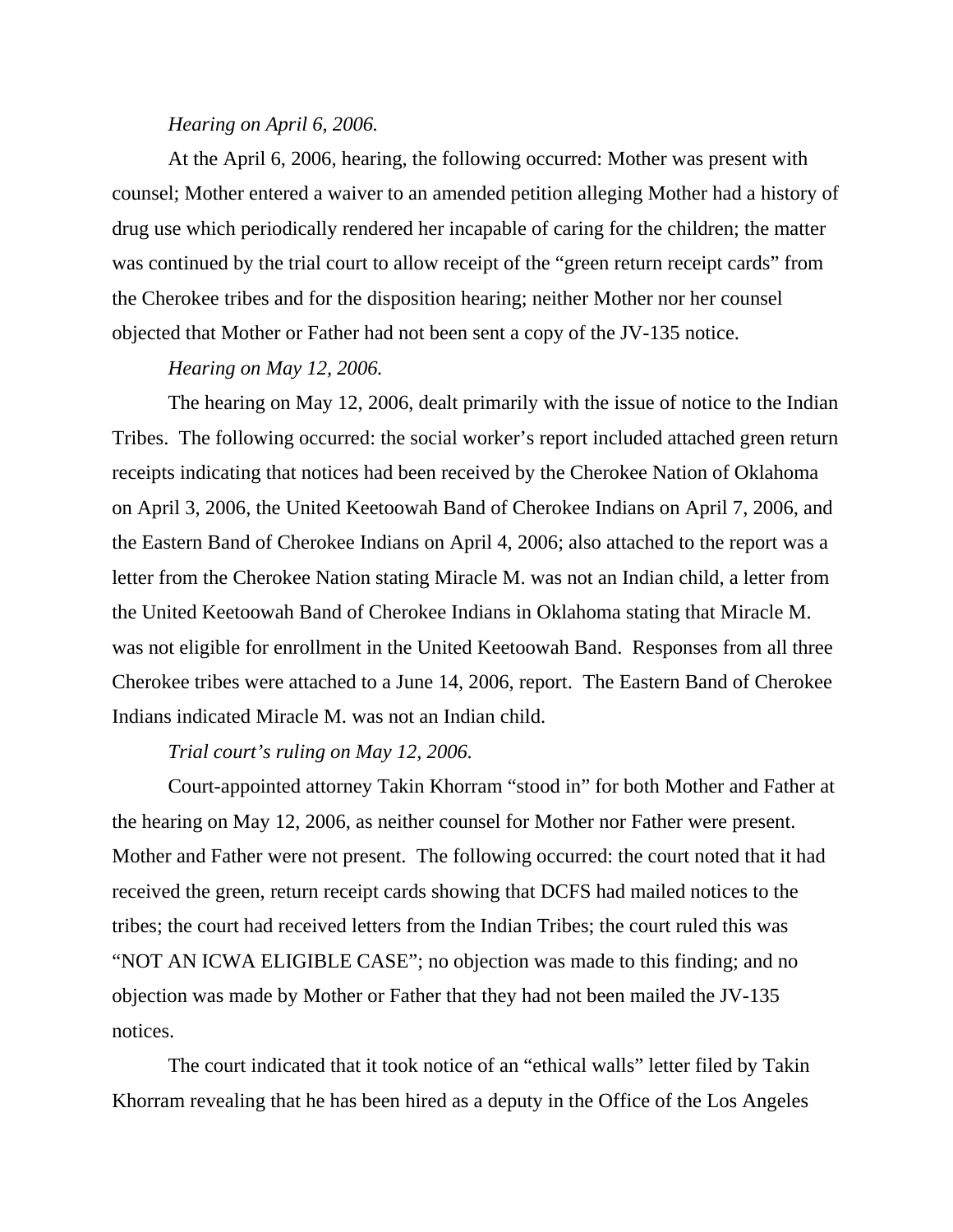County Counsel. This court notes that none of the parties to this appeal have raised any issue pertaining to the representation provided in the trial court by Takin Khorram.

#### *Hearing on June 14, 2006.*

The following occurred at the hearing on June 14, 2006: Mother was present with counsel; the social worker reported that Mother and Father were living at the same address in San Bernardino; Mother reported Father had started living with her in March of 2006 located in a home next to the home of Monica G.; Father, however, left Mother's home on May 3, 2006, and had not returned; paternal aunt, Murline M., related she had spotted Father near her home on May 5, 2006; and at that time Father appeared to be under the influence of drugs. The court continued the matter to July 12, 2006, for the purpose of finding archived files on Mother's old dependency proceedings to determine whether there was any basis to deny Mother reunification services; the court mentioned that additional letters from the Cherokee tribes had been received, and were supported by green receipt cards; Mother made no objection that neither she nor Father had received a copy of the ICWA notices; and the court mentioned that a due diligence search was pending in an effort to locate Father.

#### *Hearing on July 12, 2006.*

Mother was not able to come to court on July 12, 2006, and as a result the court continued the contested disposition hearing to August 23, 2006, but the following occurred at the hearing: the social worker's report stated Mother had not enrolled or participated in any programs; Father had left Mother's residence in San Bernardino and had requested his mail be forwarded to Anita M.'s address; Murline M. had talked to Father who told her that he was living in a downtown mission; attached to the social worker's report was a toxicology laboratory test result showing Mother tested positive for cannabinoids on June 12, 2006; and Mother was a no-show for the June 27, 2006, testing.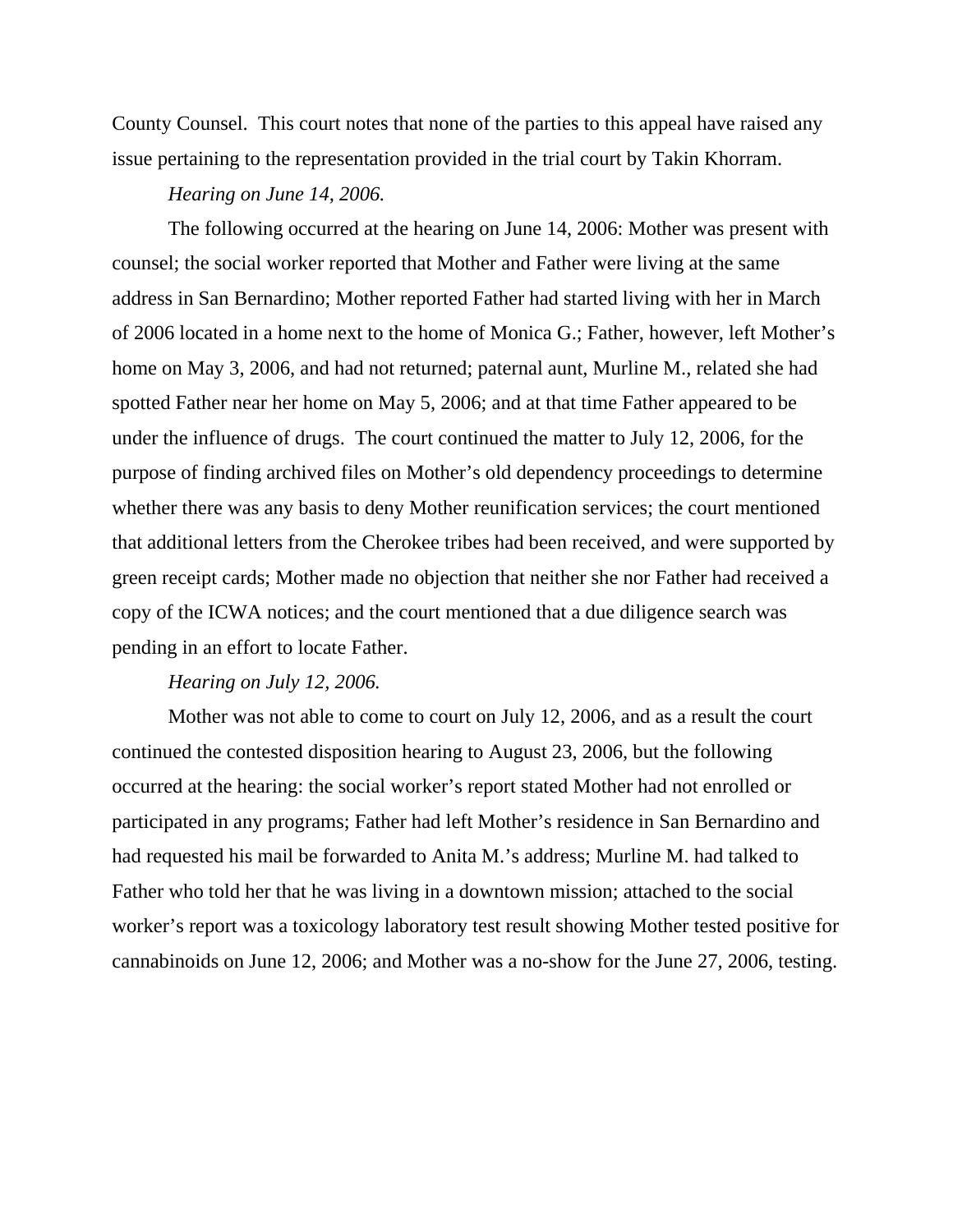#### *Hearing on August 23, 2006.*

Mother was present and the following occurred: Mother was granted reunification services in view of the fact that a 1997 minute order stated Monica G's case had been terminated with Monica G. being placed in Mother's home; Father's whereabouts were unknown so the court did not order reunification services for Father; the trial court and Mother both signed a case plan wherein Mother would complete a drug rehabilitation program with random testing, parent education and individual counseling to address case issues; both children were placed with their paternal aunt; Mother's visits were to be monitored; and DCFS was given discretion to liberalize visits.

## *October 12, 2006, six months review hearing.*

Mother was not present. Mother appeared by her counsel who was present. The following took place at the hearing: the social worker's six month review report stated Mother was not in compliance with the court's orders in that Mother continued to test positive for marijuana; Mother had not enrolled in any of her court-ordered programs; Mother had not arranged for any visitation; Mother had not called Murline M., the paternal aunt and caregiver, to talk with Miracle M. or Faith M.; Mother's only visit occurred when the girls were brought to the home of their adult half-sibling, Monica G., for a visit; Mother lived next door to Monica G. so it would have been easy for Mother to visit the children; Murline M. stated she would be willing to monitor Mother's visits in her home; and Mother had not taken steps to visit the children at this location; the social worker had given referrals to Mother on April 5, 2006, August 29, 2006, and September 15, 2006, and Mother signed and acknowledged receipt for the referral notifications; Mother had either tested positive for cannabinoids or had been a "no show" for testing; paternal aunt, Murline M., stated she wished to adopt the children; the children had resided with her since March 7, 2006; and the social worker recommended that reunification services be terminated for Mother; the court denied a motion by Mother's counsel to continue the current matter and set the case for a contested section 366.21, subdivision (e) hearing on November 2, 2006.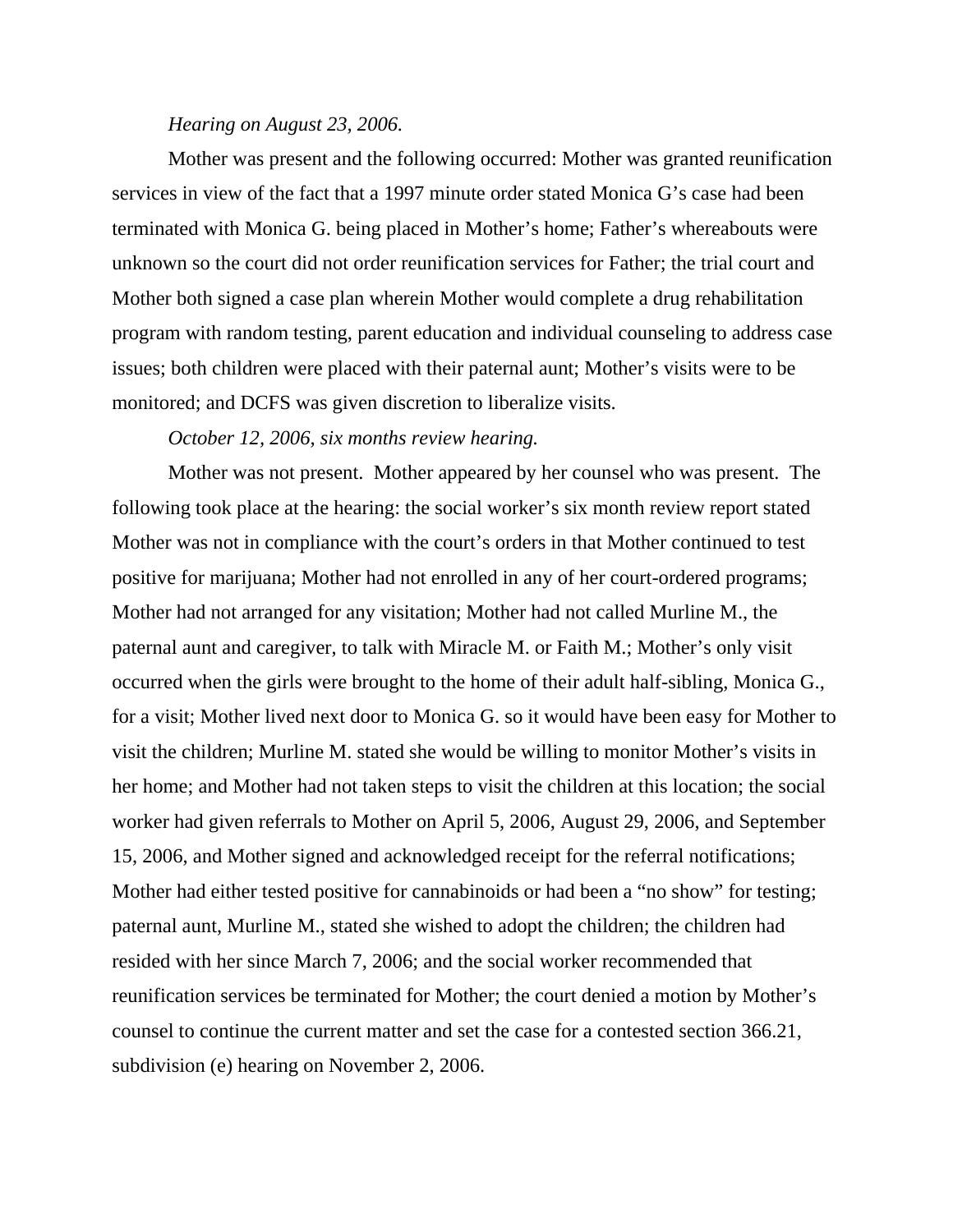#### *Contested hearing on November 2, 2006.*

Mother and her counsel were present at the contested hearing. The following occurred: counsel for Mother indicated to the court that Mother did not wish to testify; Mother would proceed by way of written argument; Mother's counsel related to the court that she was due to begin her programs on November 15, 2006; Mother had been on a waiting list and had not been able to start her programs; Mother had not been using marijuana; Mother did not know how the positive test happened; and Mother requested six more months of services.

 The court terminated reunification services for Mother. The court set March 7, 2007, as the date set for a Welfare and Institutions Code section 366.26 hearing.

*Welfare and Institutions Code section 366.26 hearing on March 7, 2007.* 

For the Welfare and Institutions Code section 366.26 hearing on March 7, 2007, the social worker's report is summarized as follows: one and one-half year old Faith M. had been diagnosed with a mild developmental delay; she was receiving Regional Center services; she was able to hold her head up, walk and sit with assistance; she was starting to feed herself and drink out of a cup; Murline M., her caretaker, stated she had begun to talk and was able to say the names of people and say such words as "hi," "bye," dog," "pamper," and "mommy"; she suffered from microencephaly and had "VP shunned hydrocephalus second to IVH "; and her doctor stated that she needed physical and occupational therapy.

 The social worker's report pertaining to three and one-half year old Miracle M. was as follows: she was meeting her developmental milestones; she walked with good balance, used a cup and spoon and fed herself; she was almost fully toilet trained; she was starting to dress herself, do her own hair, learning her ABC's and to tie her shoes.

 The social worker reported the following about Murline M., caretaker of the minors: both children had been living with her for one year; she had also cared for Miracle M. for weeks at a time, ever since Miracle M. was just a few days old; she wanted to provide the girls with a permanent home; she was able to care for the girls with her salary and the money she received for their care; she wanted to adopt the girls;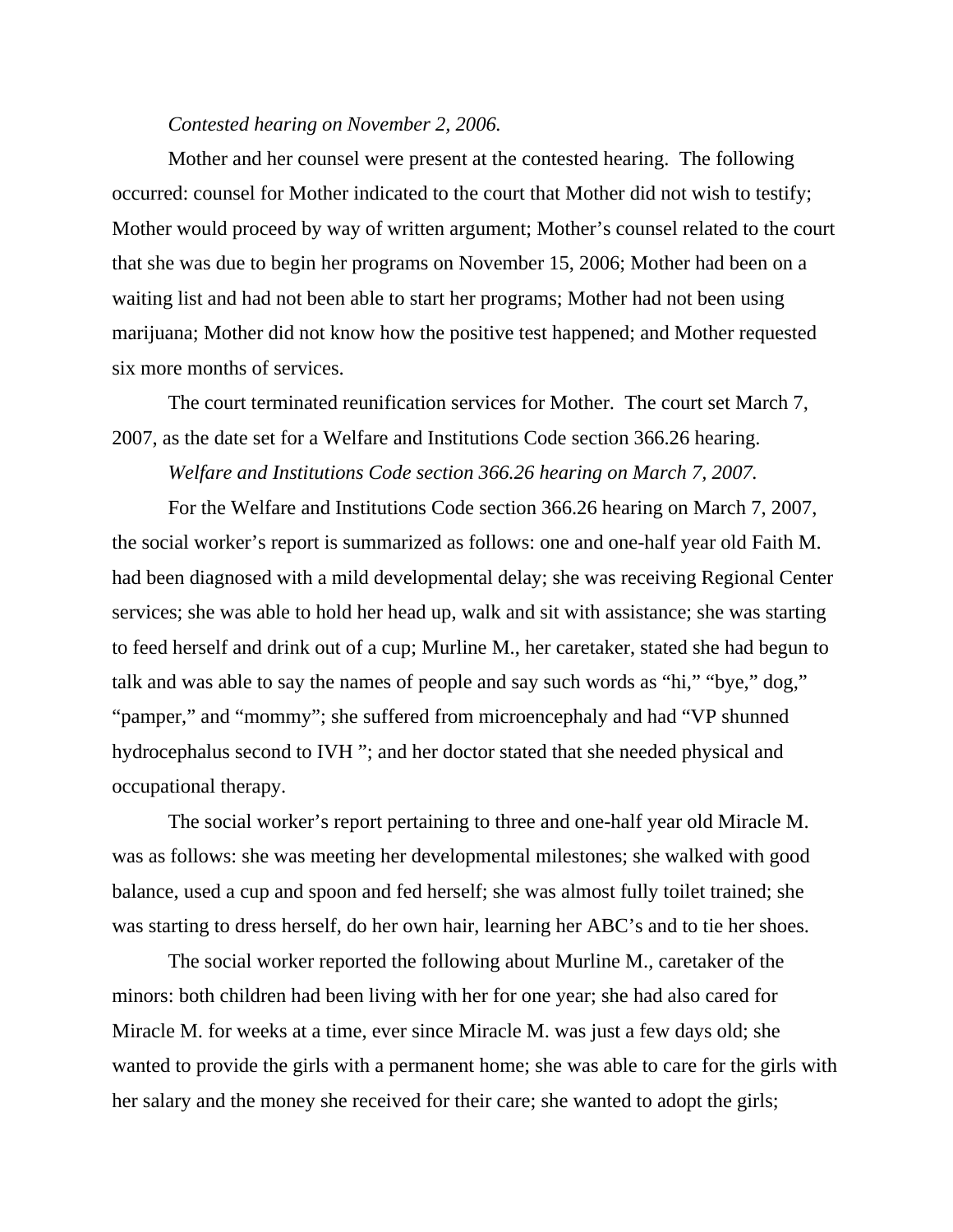Mother only wanted to visit the girls at her daughter's apartment which was next door to her own apartment; Mother refused to maintain telephone contact with the minors or remain in contact with Murline M. The social worker concluded by recommending that Mother's parental rights be terminated.

 On March 7, 2007, the matter was continued by the trial court for a contested hearing by Mother.

## *Hearing on May 3, 2007.*

The social worker's report for the May 3, 2007, hearing is summarized as follows: the children continued to thrive in the home of Murline M.; the social worker visited the home of Murline M. and observed Miracle M. putting a toy together and proudly stating "I did it," as she succeeded in doing so; Faith M. was able to pull herself up and walk, as well as to feed herself; she was talking more; she was wearing glasses which seemed to eliminate her cross-eyed condition; Mother told the social worker on April 20, 2007, that she had been giving her grandson a bath when something told her to hurt the boy; but Mother went to another room, looked in the mirror and yelled that she was not going to hurt her grandson; the grandson asked who she was talking to, and Mother told him that she was not talking to anyone and that she was not going to hurt him; Mother related to the social worker she had taken herself off of medication, had been talking to herself and had been having nightmares; the social worker called Mother's program manager at the drug rehabilitation center Mother was attending; the program manager stated Mother had been going to the program, but she was not compliant in meeting her case goals; the manager felt that a residential program would more likely meet Mother's mental health needs.

 Murline M. reported as follows: Mother visited the children on February 14, 2007; she said she was testing clean, but was still smoking "blunts" (a commonly known procedure which involves hollowing a cigar and filling it with marijuana); during the visit Mother threatened to spank Miracle M. or put her in the closet unless she shared the toy that Mother had brought for the girls; and this was Mother's only visit with the girls.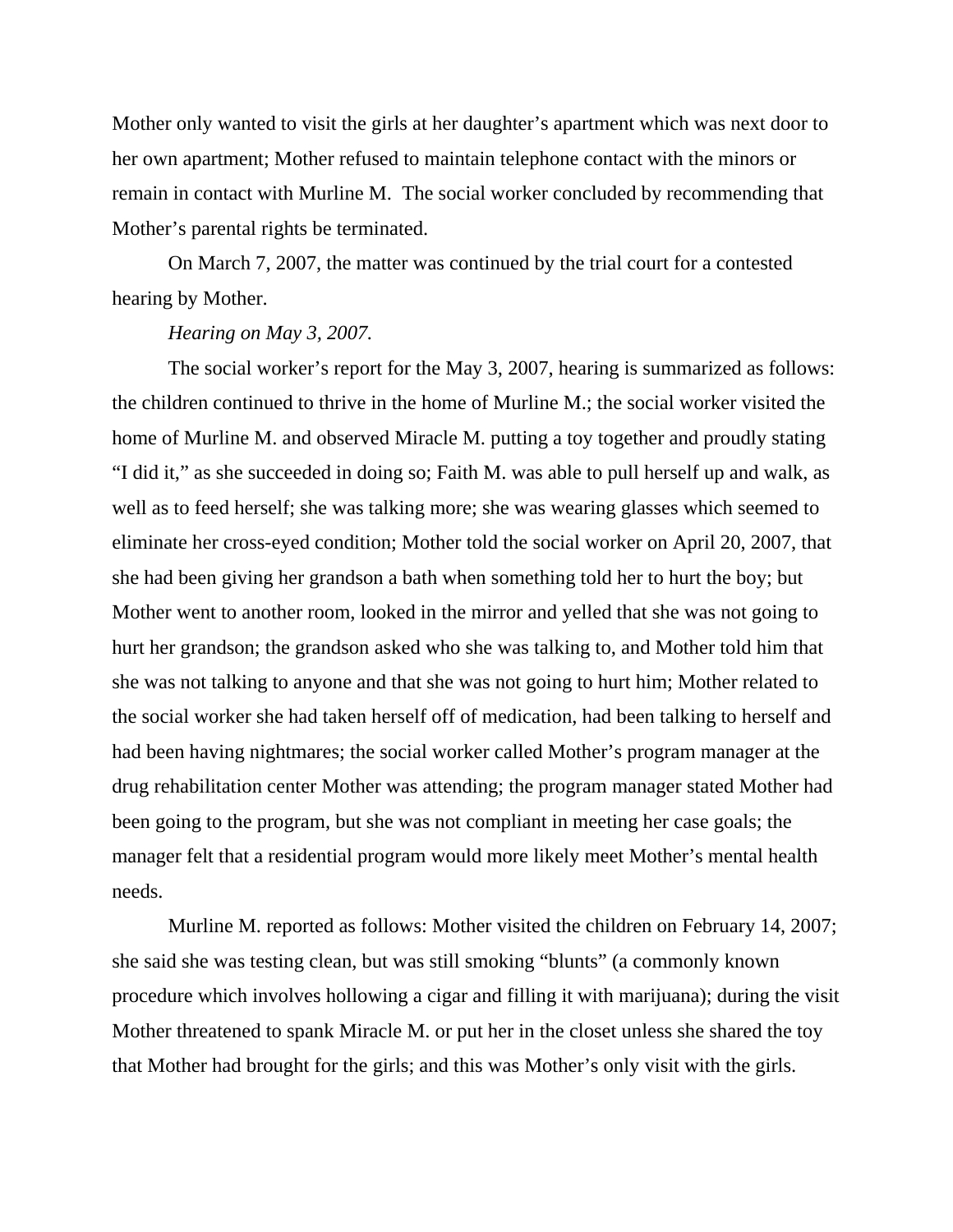The court was presented with a last minute information report indicating the home study would be completed by May 31, 2007; yet to be completed were criminal and child abuse clearances for two people who frequented the home of Murline M.; and medical reports, as well, needed to be completed on the two minors.

 The trial court continued the matter to June 14, 2007, for the contested hearing. *Contested hearing on June 14, 2007.* 

A summary of events on June 14, 2007, is as follows: Mother was not present for the contest and her counsel requested a continuance of the matter; the request was denied by the court; parental rights were terminated, the court having found by clear and convincing evidence the minors were likely to be adopted and that the minors were adoptable; the court continued the matter to July 13, 2007, for the purpose of determining whether counsel for Father had given Father notice of the hearing.

*July 13, 2007, hearing.* 

On July 13, 2007, the court found and ruled as follows: notice had been given to Father; the stay of the court's order on June 14, 2007, was lifted; and the court ordered termination of parental rights over the children.

 Mother filed her first notice of appeal from the termination of parental rights on June 14, 2007. Mother filed a second notice of appeal on July 23, 2007, appealing the trial court's order terminating parental rights on June 14, 2007, and the order lifting the stay of the order entered on July 13, 2007.

## *DISCUSSION*

In capsule form, Mother's two appeals, consolidated for all purposes as ordered by this court, raises issues under the Indian Child Welfare Act, ICWA as previously designated. In the INTRODUCTION section of her opening brief on appeal, Mother claims that "From the out set of this case, both the Los Angeles County Department of Children and Family Services (DCFS) and the juvenile court were aware that Father claimed American Indian ancestry. DCFS' investigation revealed that ancestry was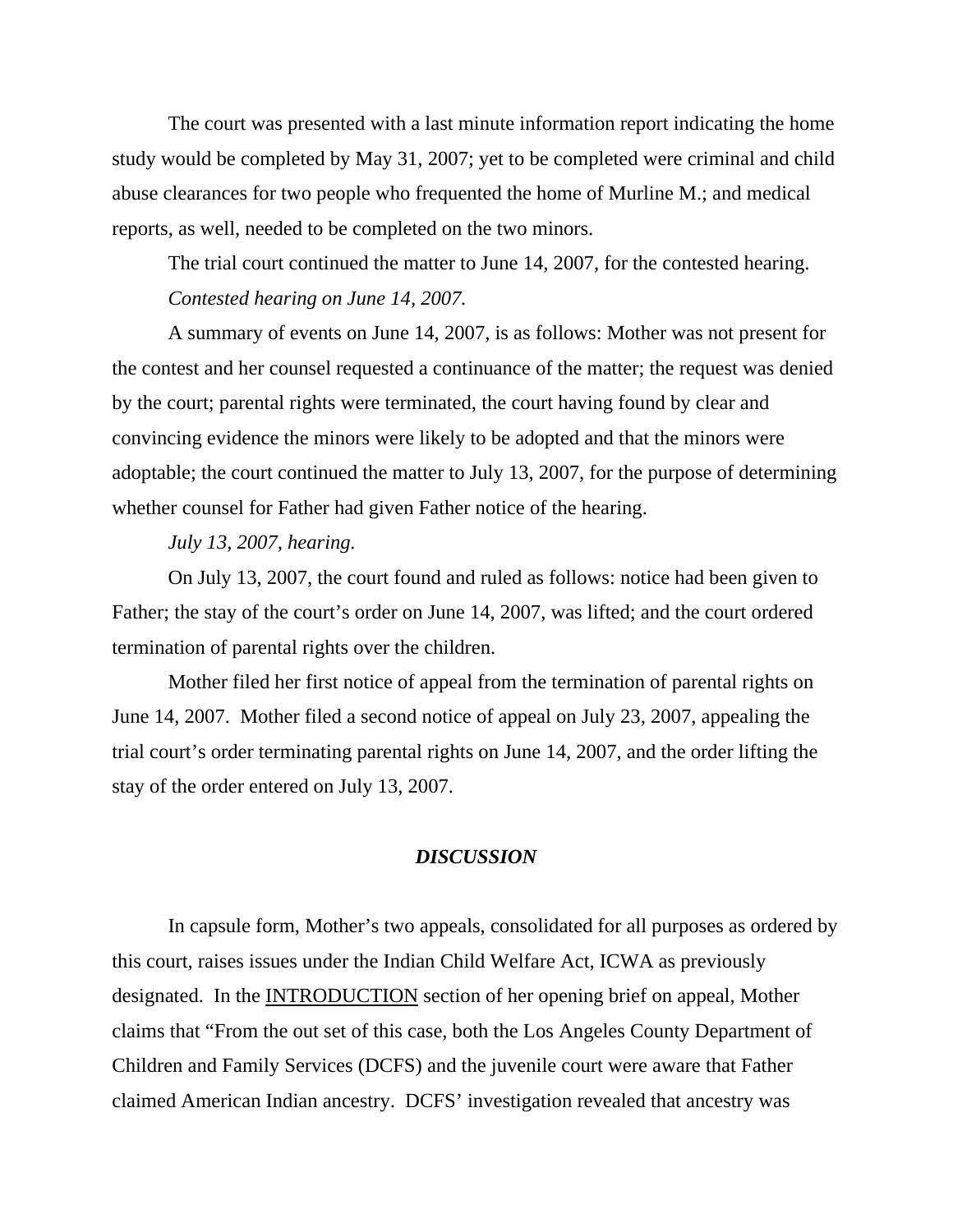through a Cherokee tribe. Therefore, DCFS provided notice pursuant to the Indian Child Welfare Act (ICWA) as ordered by the juvenile court. However, the notices sent did not comply with the mandates of the ICWA because notice was provided regarding only one of the two children and the parents were not provided copies. Therefore, the juvenile court's finding that the ICWA did not apply and the subsequent orders terminating parental rights must be reversed."

## *DCFS's concession in reference to Faith M.*

DCFS does not oppose reversal of the order terminating parental rights as to Faith M. and remanding the matter to the juvenile court for the sole purpose of providing notice to the Cherokee Nation of Oklahoma, the United Keetooway Band of Cherokee, the Eastern Band of Cherokee Indians, and the BIA. But DCFS takes the position on appeal that the reversal should be a limited reversal in accordance with Code of Civil Procedure section 43.

# *DCFS's position pertaining to Mother's alleged entitlement to notice in the Miracle M. appeal.*

Our attention is invited to the fact that Mother's notices of appeal were from orders terminating her parental rights and the subsequent order lifting the stay on this order. DCFS correctly points out Mother did not file a timely appeal from the finding on May 12, 2006, in which the court made a determination that ICWA did not apply in this case. DCFS correctly notes that Mother cannot appeal from an order or finding that is not even mentioned in her notice of appeal, citing California Rules of Court, rule 8.100(a)(2) as authority and *Calhoun v. Vallejo City Unified School Dist.* (1993) 20 Cal.App.4th 39, 41-42 [the notice of appeal must include the order appealed from].

 DCFS accuses Mother of relying on the general rule that "'[w]here there is reason to believe a dependent child may be an Indian child, defective ICWA notice is "usually prejudicial"'" as stated in *In re Nikki R.* (2003) 106 Cal.App.4th 844, 850 [failure to comply with ICWA notice is not waived by the parent's failure to first raise it in the trial court].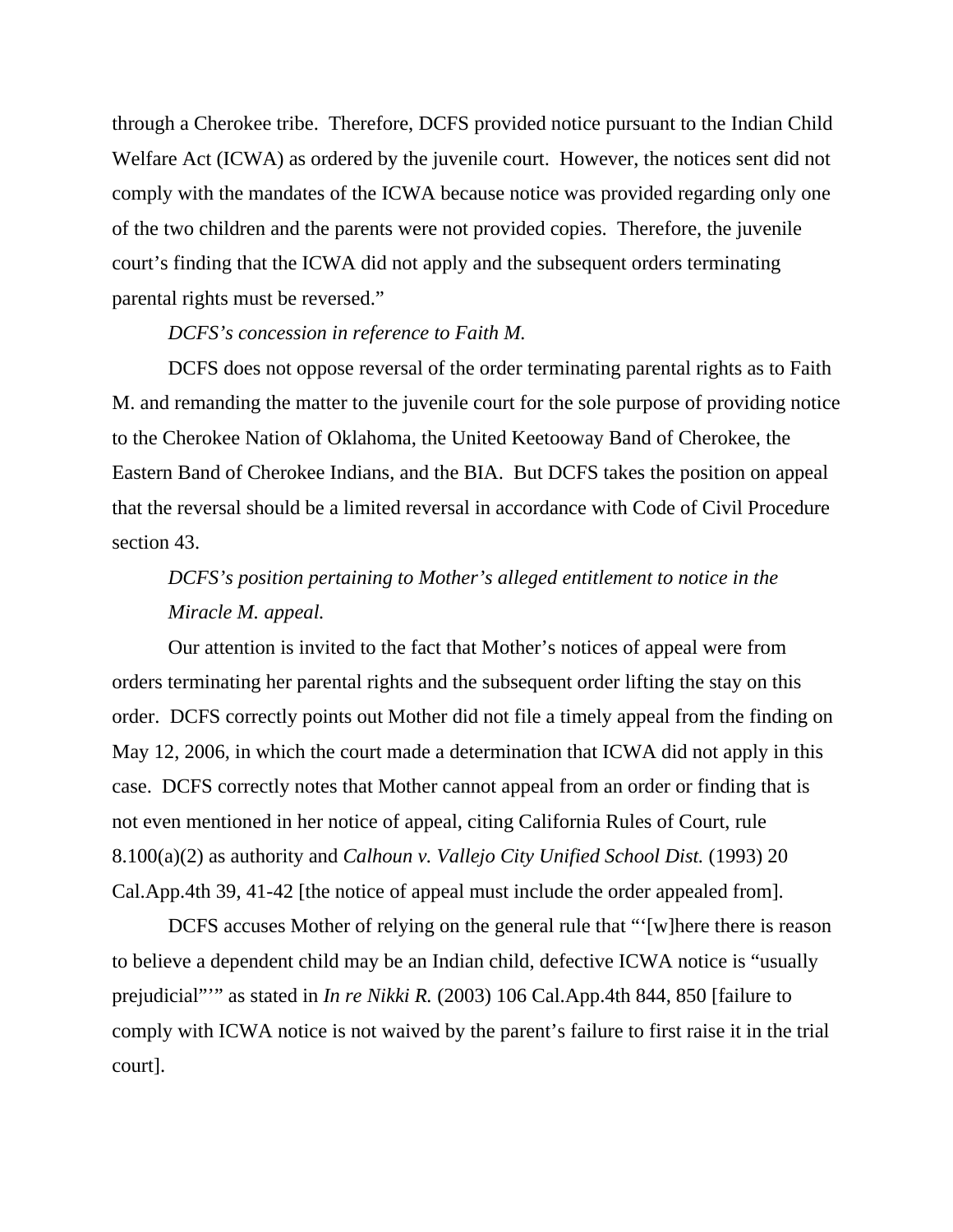This court agrees, however, that this rationale does not apply once the tribes have appeared and not asked that any prior actions of the juvenile court be invalidated. In *In re S.B.* (2005) 130 Cal.App.4th 1148, 1160, wherein a mother sought to set aside all prior court orders before the Indian tribes appeared in court, the appellate court stated "While the social worker and the trial court have a duty to inquire into the child's Indian ancestry, a parent has superior access to this information. Moreover, a parent has a right to counsel, including appointed counsel, if necessary [citation], who has not only the ability but also the duty to protect the parent's rights under the ICWA. As the trial court in this case observed, if a parent has Indian ancestry, 'I would think as officers [of] the court, counsel for parents would have [a] similar interest [in] bring[ing] that information forward at the earliest possible time.'"

 The conclusion which DCFS asks this court to reach is that the parents in this instance failed to object that they were not served with copies of the JV-135 form which was made a part of the court file and made available to them at each hearing and having failed to do so they have not preserved the matter for appellate review and the issue is thereby waived on appeal. We so conclude.

 This court further reasons that even if there was a defective notice to the parents, the error was harmless. Here the juvenile court made an ICWA inquiry from the outset of the proceedings. Just as the *S.B.* court reasoned in determining that the juvenile court may have failed to follow the ICWA, the violation may nevertheless be harmless, particularly where the tribe actually participated in the proceedings. Here, Mother has not demonstrated how giving the parents further notice would generate additional information. Father had appointed counsel, and became "whereabouts unknown" soon after his appearance in this matter. And Mother, having filed this appeal, does not tell us how reversing the court's orders as to Miracle M. would produce any additional information that this child is an Indian child. (*In re Rebecca R.* (2006) 143 Cal.App.4th 1426, 1436.) The error here is harmless.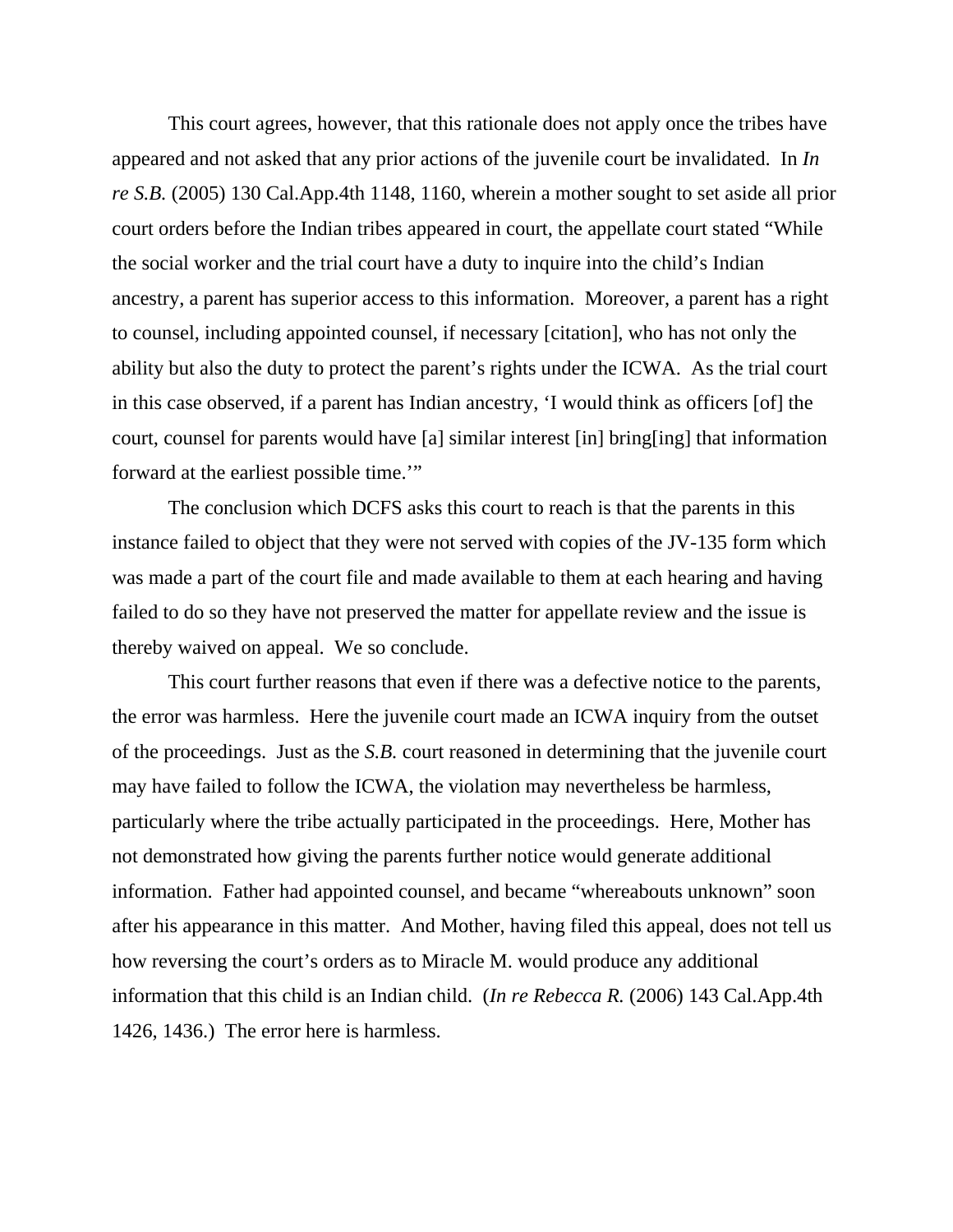In this instance Mother had her opportunity to prove that the children were not adoptable, as well as to prove that termination of parental rights would be detrimental to them, but Mother chose not to pursue either argument in her appeal.

## *DISPOSITION*

The orders pertaining to Miracle M. are affirmed. The orders pertaining to Faith M. are reversed and remanded to the trial court for compliance with ICWA by giving notice to the Cherokee Nation of Oklahoma, the United Keetooway Band of Cherokee, the Eastern Band of Cherokee Indians, and the Bureau of Indian Affairs. After giving notice as required by ICWA and if no tribe determines that Faith M. has any Indian heritage, the orders of the trial court shall be reinstated as affirmed by this court.

 **WOODS, Acting P.J.** 

**We concur:** 

 **ZELON, J.** WILEY, J.<sup>\*</sup> (Assigned)

<sup>\*</sup> (Judge of the Los Angeles County Superior Court assigned by the Chief Justice pursuant to art. VI, § 6, of the Cal. Const.)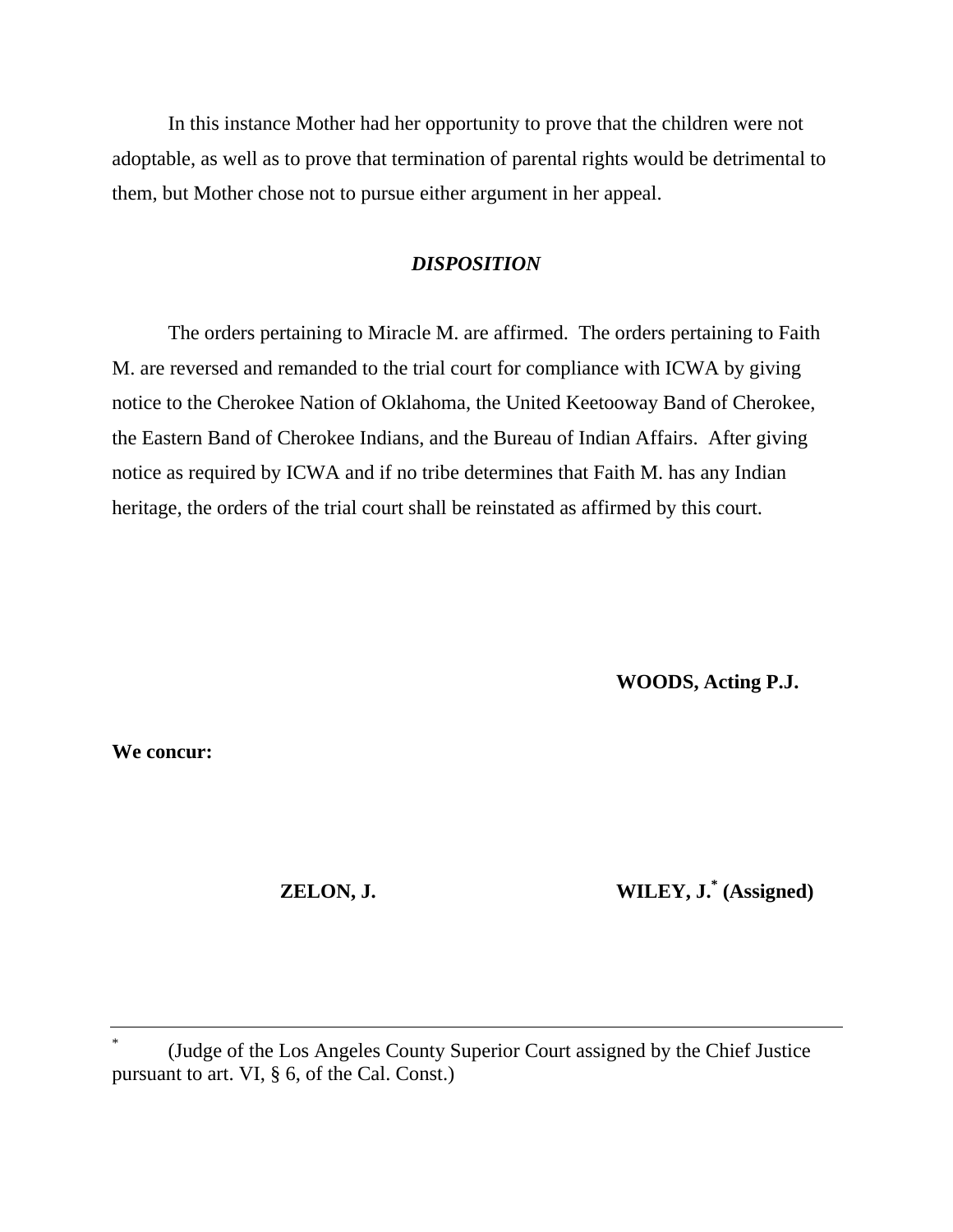Filed 3/4/08

# **CERTIFIED FOR PUBLICATION**

# IN THE COURT OF APPEAL OF THE STATE OF CALIFORNIA

# SECOND APPELLATE DISTRICT

## DIVISION SEVEN

In re MIRACLE M. et al., Persons Coming Under the Juvenile Court Law.

LOS ANGELES COUNTY DEPARTMENT OF CHILDREN AND FAMILY SERVICES,

Plaintiff and Respondent,

v.

JULIE G.,

Defendant and Appellant.

 B200319 and B200756 (Appeals consolidated into B200319) (Los Angeles County Super. Ct. No. BK07648)

**ORDER CERTIFYING OPINION FOR PUBLICATION; NO CHANGE IN JUDGMENT**